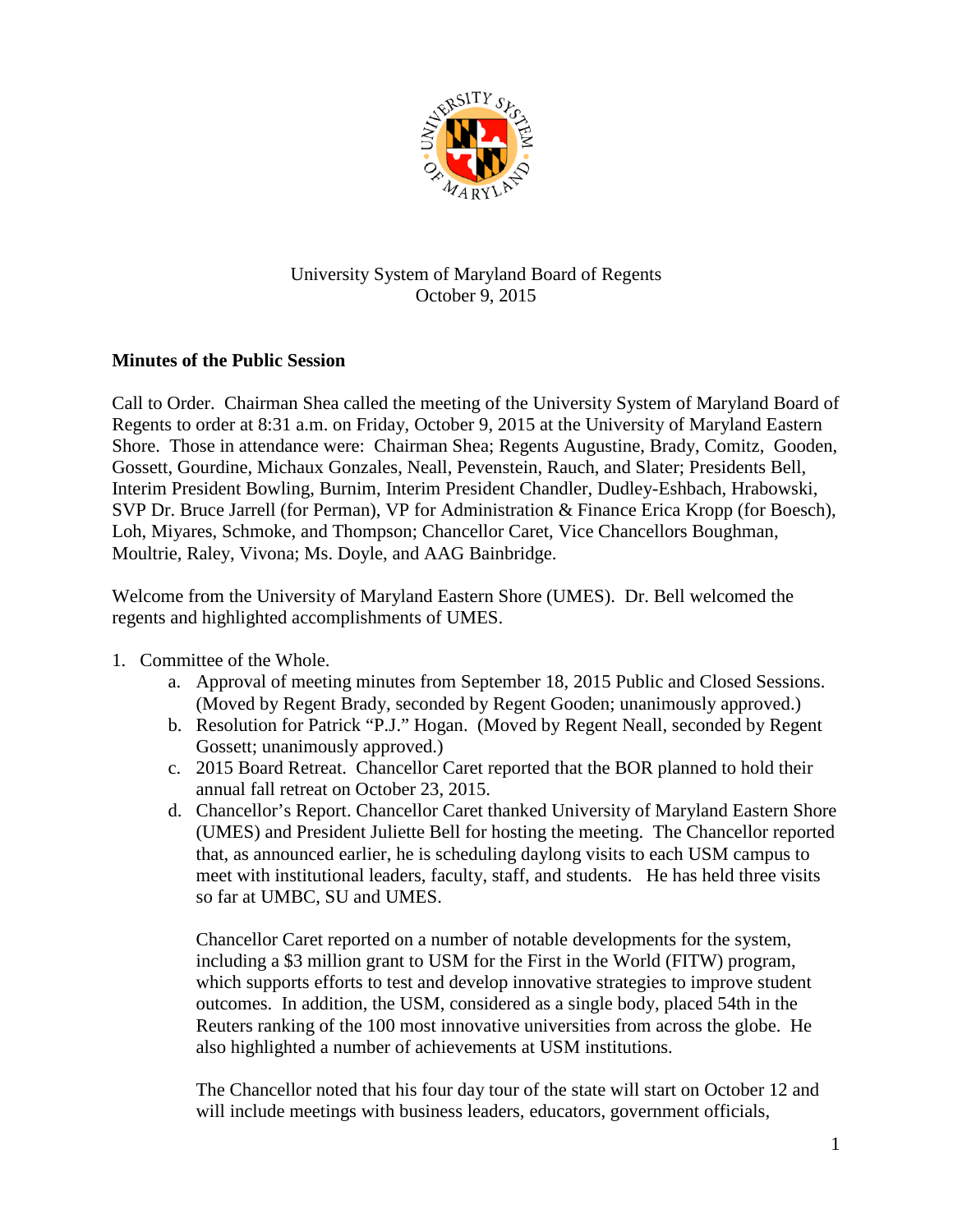advocacy organizations, and others to elicit opinions and perspectives as to USM's strengths, challenges, and opportunities and provide a chance to "tell and sell" the USM story, generating stronger broad-based understanding of, and support for, the USM and its mission. He thanked the State Employees' Credit Union (SECU) for sponsoring the transportation for the tour.

Chancellor Caret reported that the development of the FY 2017 budget is still in preliminary stages, but every effort will be made to keep affordable access to quality higher education a genuine funding priority.

In concluding his remarks, Chancellor Caret thanked P.J. Hogan for his eight years of outstanding service as vice chancellor for government relations for the University System of Maryland. Both Chancellor Caret and USM BOR Chair Jim Shea presented the resolution to Mr. Hogan.

- 2. Report of Councils.
	- a. Council of University System Faculty. Dr. Bryant reported that the Council was advised by the OAG regarding alignment of USM's retirement and terminal leave policies with federal tax laws and discussed various retirement incentive programs. The Council reviewed the recommendations to change the governance structure at UMUC and voted for the Shared Governance subcommittee to develop a response for the Executive Committee to submit to the Chancellor and USM BOR.
	- b. Council of University System Presidents. President Dudley-Eshbach reported on the Council's retreat with was held on October 5, 2015. Key topics discussed at the retreat included the FY 2016 and 2017 budgets, academic and administrative E & E 2.0 initiatives, strategies to enhance budget equity and the appropriate use of peers, enrollment growth initiatives and meeting state workforce needs, strategies to enhance student degree completion and to strengthen USM's research and innovation mission. The Chancellor and presidents also briefly discussed differential tuition, regional higher education centers, marketing the USM, and ways the USM can leverage UMUC strengths to benefit other institutions and areas economic development.
	- c. University System of Maryland Student Council. Mr. Wallace was not present, however a written report was submitted.
	- d. Council of University System Staff. Ms. Wimbish reported that the Council is reviewing the timeline for the BOR staff awards and best practices for recognizing high performing staff. The Council also discussed the timeline for submissions to the CUSS quarterly newsletter, the telework policy and ways to increase participation at system regional higher education centers.
- 3. Committee on Education Policy & Student Life. Regent Brady presented the report of the committee.
	- a. Approval of meeting minutes from September 22, 2015 Public Session. (Moved by Regent Pevenstein, seconded by Regent Gooden; unanimously approved.)
	- b. New Academic Program Proposals.
		- i. University of Maryland, College Park: Bachelor of Science in Information Science. (Moved by Regent Brady, seconded by Regent Michaux Gonzales; unanimously approved.)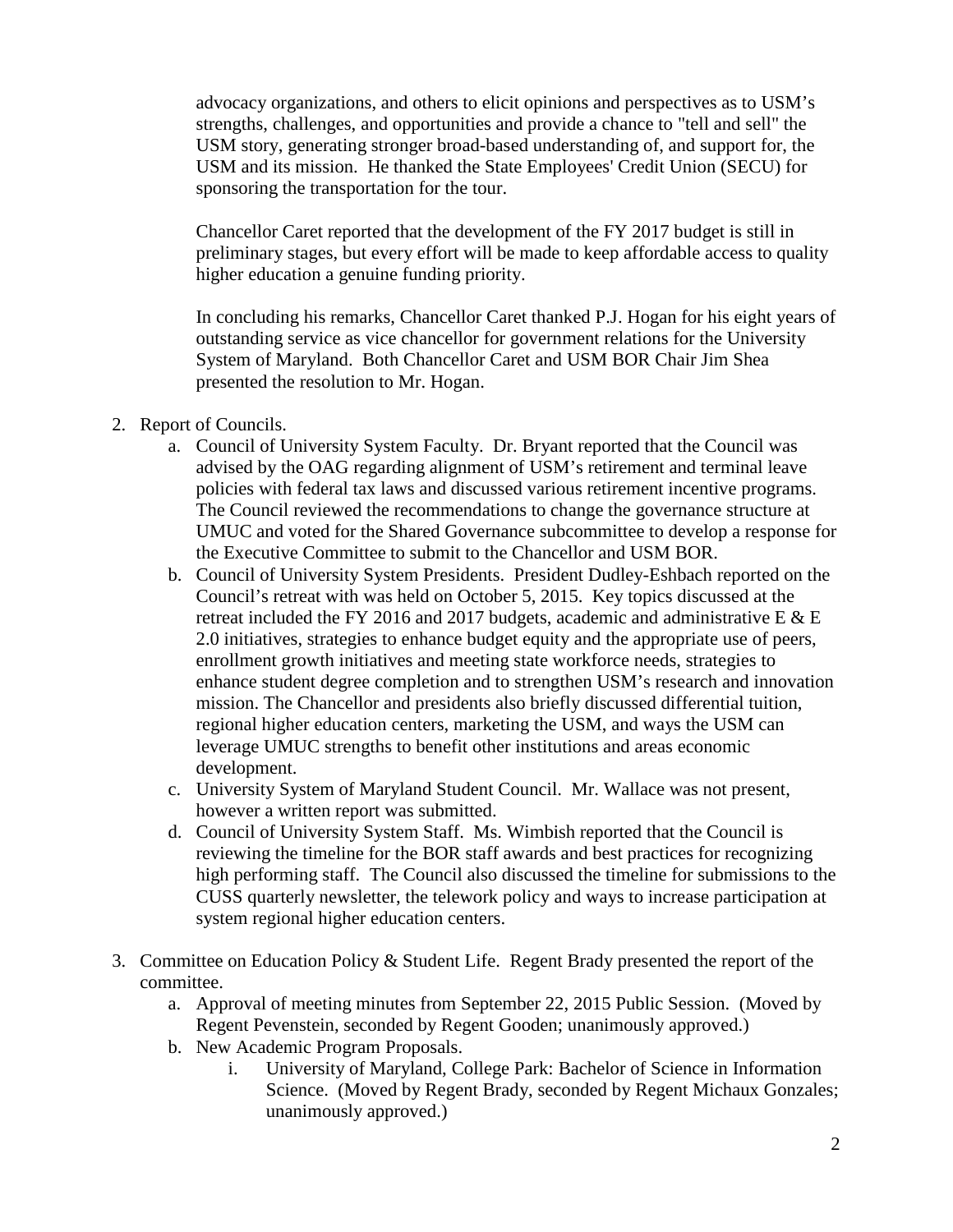- c. Amendments: Board of Regents Student Social Media Privacy Policy (V-1.20). (Moved by Regent Brady, seconded by Regent Gourdine; unanimously approved.)
- d. Salisbury University: Creation of an Honors College. (Moved by Regent Brady, seconded by Regent Gooden; unanimously approved.)
- e. Proposal: University of Maryland University College: New Academic Governance Policy. (Moved by Regent Brady, seconded by Regent Pevenstein; unanimously approved.)
- f. E&E 2.0, Analytics, and Student Success. Regent Brady presented the report.
- g. Report on Academic Program Actions Delegated to the Chancellor, 2014-2015. Regent Brady presented the report.
- h. Tentative Annual Agenda, 2015-2016. Regent Brady presented the report.
- 4. Committee on Finance. Regent Pevenstein presented the report of the committee.
	- a. Approval of meeting minutes from September 29, 2015 Public and Closed Sessions. (Moved by Regent Gourdine, seconded by Chairman Shea; unanimously approved.)
	- b. University of Maryland, College Park: Memorandum of Agreement with the Maryland Transit Administration Regarding the Maryland-National Capital Purple Line. (Moved by Regent Pevenstein, seconded by Regent Brady; unanimously approved.)
	- c. Towson University: Facilities Master Plan Update. (Moved by Regent Pevenstein, seconded by Regent Gossett; unanimously approved.)
	- d. Comprehensive Technical Review of USM Human Resources Policies. (Moved by Regent Pevenstein, seconded by Regent Brady; unanimously approved.)
	- e. University of Maryland, College Park: Modification of M Square Research Park Single Purpose Entities Leases. (Moved by Regent Pevenstein, seconded by Regent Brady; unanimously approved.)
	- f. University of Maryland, College Park: Sale of Property to Washington County, Maryland. (Moved by Regent Pevenstein, seconded by Regent Gossett; unanimously approved.)
	- g. University of Maryland, Baltimore: Modification to Board of Regents Approval to Create a Ground Lease on 100 N. Eutaw St., 410-412 W. Fayette St., 414-418 W. Fayette St., and 405 Marion St., Baltimore, MD in order to Authorize Sale of Properties and/or Create Two Separate Ground Leases. (Moved by Regent Pevenstein, seconded by Regent Neall; unanimously approved.)
- 5. Committee on Audit. Regent Augustine presented the report.
- 6. Committee on Advancement. Regent Gossett presented the report of the committee.
	- a. Approval of meeting minutes from September 30, 2015 Special Closed Session. (Moved by Regent Gossett, seconded by Regent Gooden; unanimously approved.)
	- b. Naming Request from the University of Maryland, College Park. (Regent Gossett moved, seconded by Regent Slater; unanimously approved.)
- 7. Reconvene to Closed Session. Chairman Shea read the "convene to close" statement citing the topics for the closed session and the relevant statutory authority for closing the meeting under 3-305(b) and 3-103(a)1)(i). (Moved by Regent Neall, seconded by Regent Brady; unanimously approved.)